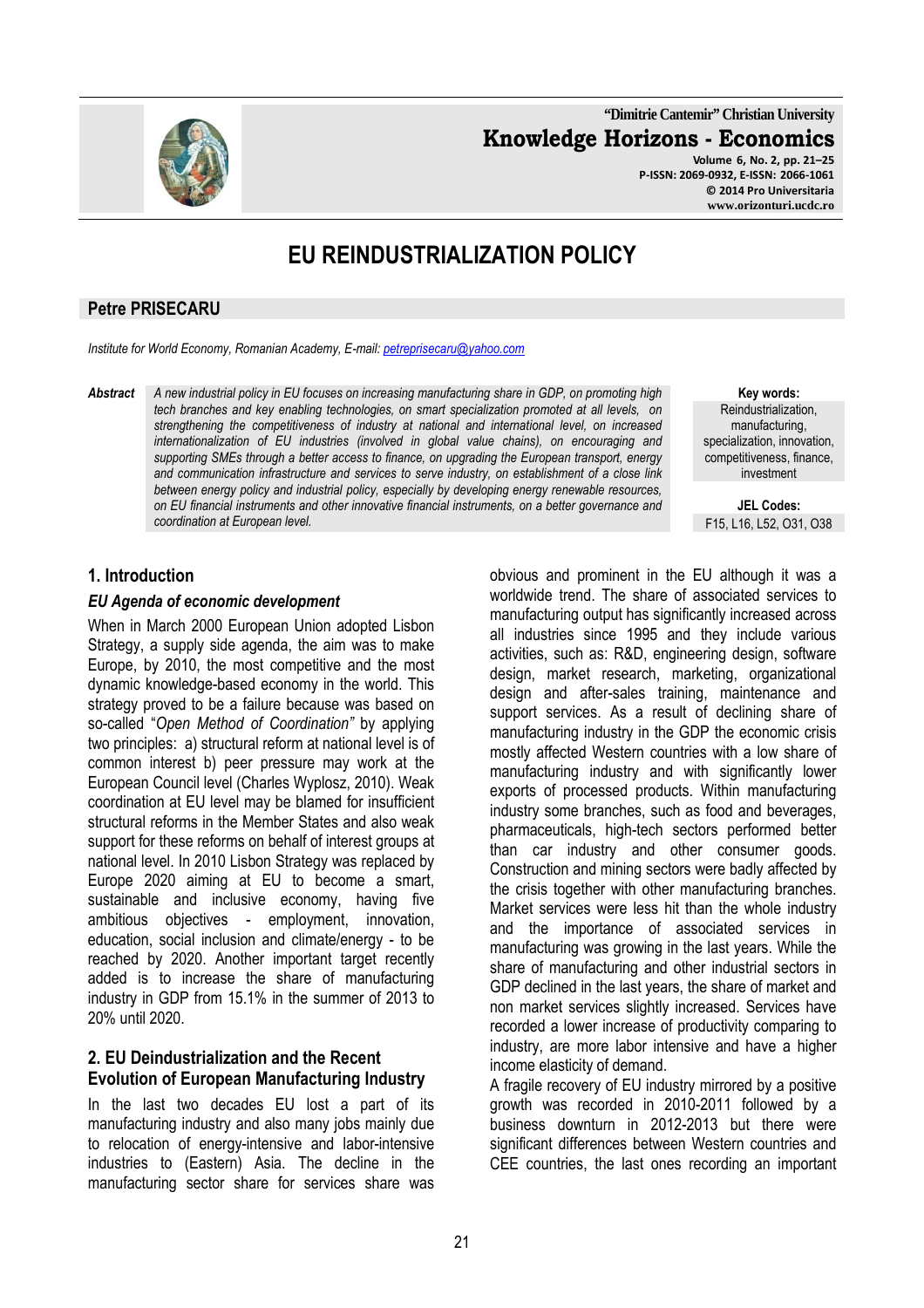growth of industrial output, mainly due to the increase of exports.

Industrial corporations have tried to increase their competitiveness and profits by lowering costs, increasing labor productivity, reducing the number of employees, introducing new technologies and innovating products and processes. As a result employment recorded a general decline in manufacturing, in particular in low-tech industries, and a slight increase in associated services, maybe due to service outsourcing of manufacturing companies. Even SME's, which represent 99% of all enterprises in the EU and have a strong growth potential, were badly affected by the weak demand and were not able to compensate the decrease of employment in corporative sector. Although SME's predominate in less capitalintensive industrial sectors and are strongly represented in services, they are under-represented in manufacturing industries based on economies of scale, like tobacco, oil refining, logistics, motor vehicle, air transport and other transport equipment.

High-tech industries have been the main engine of industrial growth, being more resilient to the negative effects of the crisis due to higher productivity and limited dependence on energy. Comparing to USA European Union has very high costs of energy which badly influence the level of competitiveness and it has to specialize on high-tech and low energy intensive industries, which becomes a crucial matter for the strategic positioning of the EU industries in the global value chain. Besides cutting the costs of energy one should substantially increase the innovation efforts and funds in order to reduce the technical and technological gap and to successfully compete with USA, Japan, China, and other emerging countries on international market. Data on patent applications and other indicators show that many high- and medium-tech industries from EU perform at a lower level than the similar industries from USA. It is important to notice that China becomes fast enough a great economic power and has rapidly developed high tech branches and products. However much of the content of Chinese high tech exported goods are imported from developed countries, a similar situation being encountered for the other emerging countries.

EU remains a leader in global trade, single-market trade representing a quarter of world manufactured trade in 2011. EU industry provides 75% of all EU exports and a trade surplus of € 365 billion per year, a quarter of total employment and 80% of all research and innovation activities. On the international markets EU manufacturing industries with the highest comparative advantages and export specialization are: printing and reproduction of recorded media, tobacco, beverages, pharmaceuticals, paper and paper

products, planes and motor vehicles. It is noteworthy that large proportions of world trade, investment and production are increasingly organised in global value chains (GVCs). Due to the strong growth of global capital flows, including foreign direct investments, one may speak about an increased internationalisation of EU industries but it must be specified that capital inflows and outflows have been badly hit by the crisis and they focus now within EU on financial intermediation, real estate and business activities and not on manufacturing sectors.

In the table 1 it is presented a brief comparison on industrial sector and manufacturing industry share in GDP of some Western and CEE countries.

| Table 1. Industry share in GDP of some EU countries |  |         |  |  |
|-----------------------------------------------------|--|---------|--|--|
|                                                     |  | in 2012 |  |  |

| Country              | Industrial<br>sector | Manufacturing* | Other<br>industries** |
|----------------------|----------------------|----------------|-----------------------|
| Germany              | 30.5                 | 22.4           | 8.1                   |
| France               | 18.8                 | 10.0           | 8.8                   |
| Italy                | 24.2                 | 15.6           | 8.6                   |
| <b>Great Britain</b> | 21.4                 | 10.3           | 11.1                  |
| Spain                | 27.0                 | 13.5           | 13.5                  |
| Poland               | 32.5                 | 17.3           | 15.2                  |
| Czech<br>Republic    | 37.3                 | 24.7           | 12.6                  |
| Hungary              | 30.7                 | 22.7           | 8.0                   |
| Romania              | 42.1                 | 24.8           | 17.3                  |

*\* 13 processing branches* 

*\*\* mining, utilities, construction Source: (European Commission, 2013*<sup>1</sup> )

### **3. Strategic Framework for EU Reindustrialization**

Due to the striking decline of manufacturing industry share in GDP between 2000 and 2012 in Western Europe (-5.3% in France, -5.3% in Great Britain, -4.5% in Italy, -4.4% in Spain, - 5.9% in Belgium) and due to ambitious objectives set by Europe 2020 European institutions have tried to promote the reindustrialization process in the last years.

In March 2011 *European Parliament* adopted a resolution called "*An Industrial Policy for the Globalisation Era*", included in the Europe 2020 Strategy, which underlines the objectives of EU industrial policy, focusing on speeding up the adjustment of industry to structural changes, encouraging an environment favorable to initiative and to the development of undertakings throughout the Union, particularly small and medium-sized undertakings, encouraging an environment favorable to cooperation between undertakings, fostering better exploitation of the industrial potential of policies of innovation, research and technological development. A number of 15 specific objectives were set in this resolution, and special attention was paid to the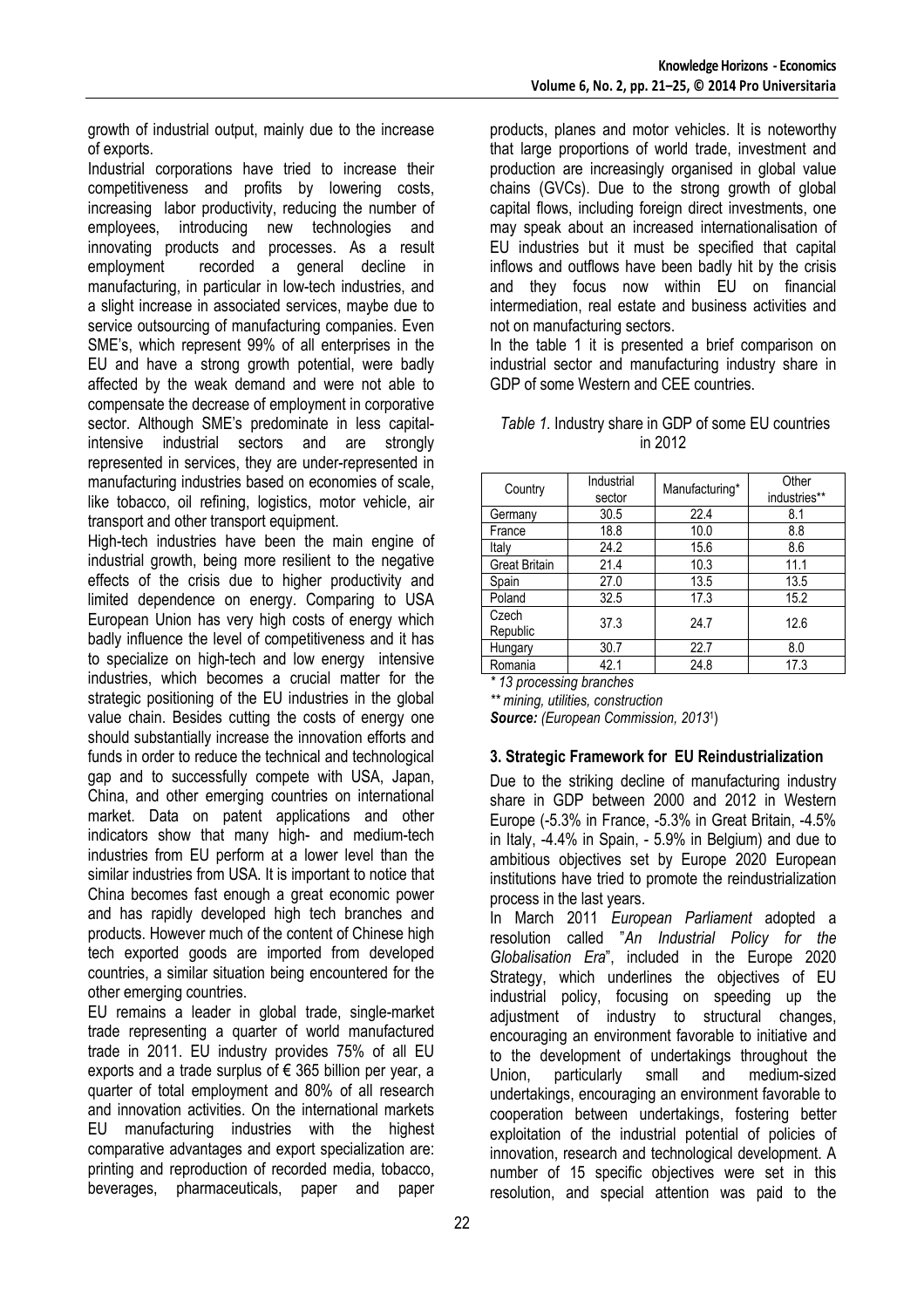promotion of innovation and competitiveness, SME's access to credit and internationalization, strengthening the European standardization, upgrading of European transport, energy and communication infrastructure and services to serve industry, adopting a new strategy on raw materials.

In June 2012 *European Council* adopted *A Growth and Jobs Pact,* which provided a sum of €120 billion for quick action measures to stimulate the economic growth targeting mainly the SMEs.

In October 2012 *Commission Communication***,** called *A Stronger European Industry for Growth and Economic Recovery*, revealed the need to reverse the declining role of industry in Europe for the 21st century and proposed a partnership between the EU, its Member States and industry. The pillars for a reinforced industrial policy are: investment in innovation, better market conditions, access to capital and human capital and skills. Six priority areas for immediate action were proposed in the Communication: a) markets for advanced manufacturing technologies for clean production; b) markets for key enabling technologies; c) bio-based product markets; d) sustainable industrial policy, construction and raw materials; e) clean vehicles and vessels; f) smart grids. Accompanying measures or actions required for accelerating the uptake of new technologies and investments are mentioned in this document:

 a simplified, predictable and stable Internal Market regulatory framework for new products and services, including the appropriate standards and certification;

**F** infrastructure development must be coordinated and synchronized with increases in production capacity;

 R&D and innovation efforts should be coordinated across the EU to ensure the timely deployment and commercialization of the technologies;

 Commission will take complementary measures to ensure that the necessary skills are available for the development of these markets and to stimulate demand for the uptake of the new innovation.

To achieve the goal of increasing the share of manufacturing industry in GDP at 20% in 2020 it deems necessary to pick up substantially the level of investments (gross capital formation and investments in equipment); to develop trade in goods within the internal market; to increase significantly the number of SMEs who export to third countries, to proliferate the parks and industrial conglomerates as well as innovative clusters within the EU, to develop a powerful IT infrastructure and appropriate channels (Connecting EuropeFacility-Transport, Energy, Telecommunications, Digital Agenda).

On 10 October 2012, *the European Economic and Social Committee* decided to draw up its own-initiative opinion on" *A Stronger European Industry for Growth* 

*and Economic Recovery — Industrial Policy Communication Update"*, which was adopted on 11 July 2013. This opinion relates to the consistency of the major themes and to ensure an effective governance through coordination. EESC urged the Commission, the Council, and the European Parliament to intensify initiatives and transversal policies that meet the huge challenge of enhancing industrial production across Europe. EESC agreed with the European Commission that the national and EU interventions must be complementary, this being a fundamental condition for the success of European industrial policy. At the same time, it stressed a range of interconnected themes which were considered essential for the future of European industry, namely: industrial innovation, skills and qualifications, access to finance, sustainable development, services, administrative barriers, SMEs, energy, external relations.

On 22 January 2014 *the European Commission* presented a Communication entitled *"For a European industrial renaissance,"* where the industry is put at the forefront of the development agenda of the EU and which stresses the importance of community and national policies for the re-industrialization of the region. Member States and regions within them must recognize the importance of industry in creating jobs and supporting economic growth, also for framing of the preoccupations with industrial competitiveness in all policies areas. There are taken into account 4 lines of strategic direction: industrial credit, access to markets, retraining and innovation. In the field of regional finance an amount of 100 billion euro is set for investments in innovation up to 2020 in 6 strategic areas: advanced processing, advanced generic technologies, transport and clean vehicles, bio products, construction and materials, smart grids. Member States must remove technical barriers and create modern infrastructure to support inter-free movement of goods and services. By providing the above mentioned Communication, European Commission was going to support the decisions taken by the European Council in March 2014 on industry, energy and the environment in order to strenghten the EU economic competitiveness.

In February 2014 it was published *Industrial Strategy in Europe, Competitiveness and Growth,* which presents different *opinions and initiatives of European officials and industrial leaders* for a united industrial strategy in EU in line with 2020 objectives. There is an obvious need for an increased investment in research and development, for stimulating the innovation and for facilitating the transfer of knowledge and technology, for transnational cooperation in innovation chains, like the Clean Sky program. Industrial renaissance must be supported by a more complete internal energy market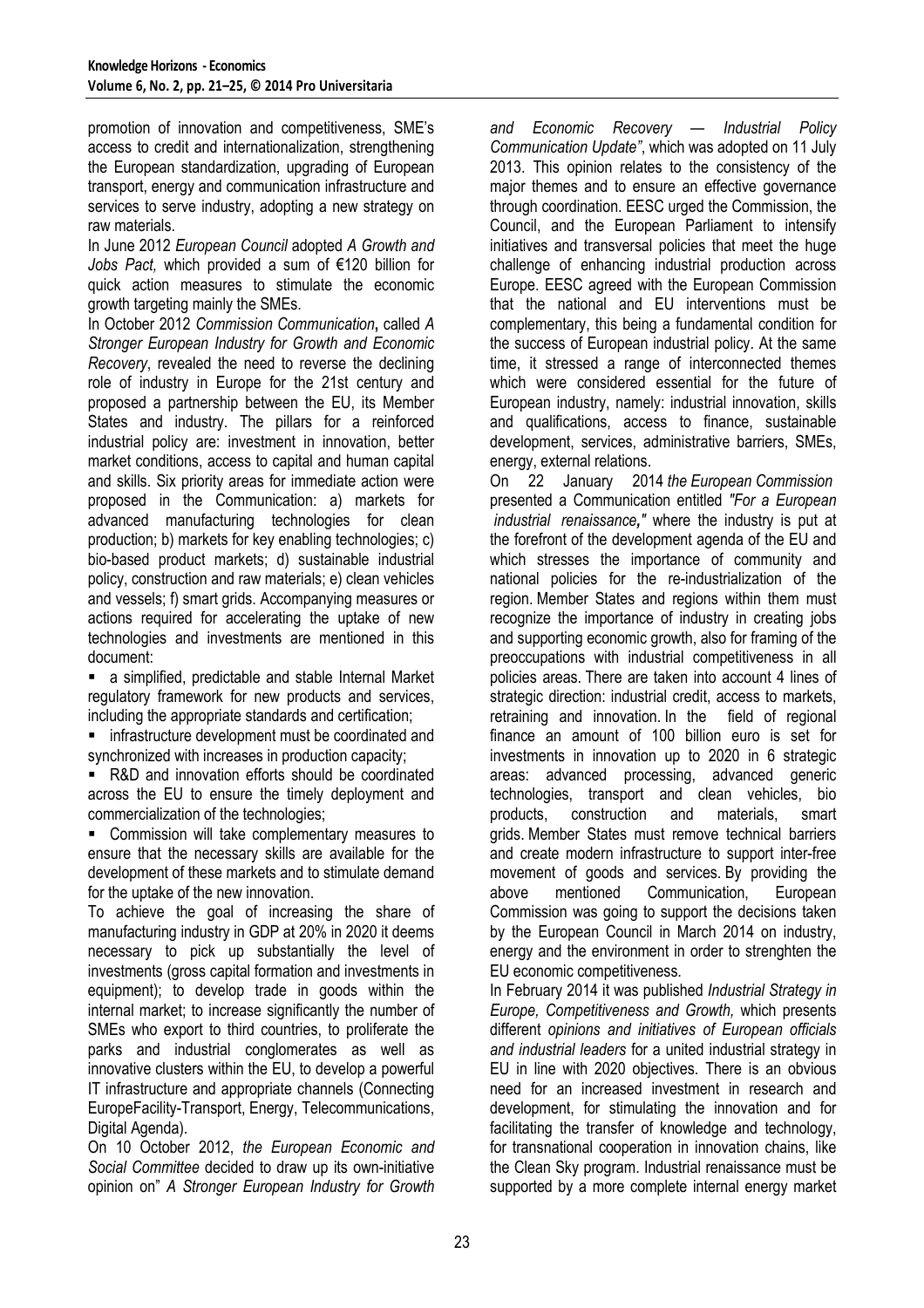and energy efficient infrastructure for SMEs. There was a call for an *Industrial Pact* based on freer credit and improved market reach. Stronger support is needed for SME growth on behalf of the European Investment Bank (Growth Finance Initiative) in order to reach the benchmark of 20% industrial share within GDP and to facilitate their access to the booming third-world economies and markets (through recent initiatives like *Missions for Growth).* State aid must be modernized and reformed, especially concerning the financial support granted to energy-intensive industries.

In March 2014 during its spring summit *European Council* has concluded that EU needs a strong and competitive industrial base, in terms of both production and investment, as a key driver for economic growth and jobs and put a special emphasis on strengthening the competitiveness of industry at national level, on the role of Regulatory Fitness and Performance Programme (REFIT) in reducing the regulatory burden, on fostering the entrepreneurship, on encouraging the creation and growth of SMEs, including facilitating access to finance across the EU, on smart specialisation promoted at all levels, including through the efficient use of public investment in research. EU instruments may be used, such as Horizon 2020, the Connecting Europe Facility, the European Structural and Investment Funds and COSME as well as marketbased and other innovative financial instruments to support competitiveness and access of SMEs to finance. European Investment Bank should further contribute to enhancing European companies' internationalization and competitiveness. On the international markets the objective is to integrate the European companies in global value chains and to promote a free, fair and open trade. Modern state aid rules will enter into force in June 2014 and the scope of the General Block Exemption Regulation will be extended. European Council focused on the shortages in the area of science, technology, engineering and mathematics (STEM skills) as a matter of priority, with increased involvement of industry, on intellectual property and patenting as key drivers for growth and innovation, on key enabling technologies (KETs) of crucial importance for industrial competitiveness.

## **4. Suport Policies for Industrial Development**

*Support for SMEs.* In EU there are 20 million SMEs, mostly of them being micro-enterprises, that play an important role in the European economy as they have employed about 86.8 million people in 2012, representing 66% of total employment in Europe. SMEs generated 57,6% of the gross added value produced by the private(non-financing) economy in the financial year 2012.

In the Commission Communication COM (2008) 394 entitled "*Small Business Act for Europe*" there were released 10 principles to guide the implementation of policies for stimulating economic activity of SMEs, both at EU and Member States level. In the Commission Communication COM (2012) 795, "*Entrepreneurship is a powerful driver of economic growth and job creation,*" it is shown that entrepreneurship is a powerful factor for economic growth and job creation, which leads to the creation of new businesses, new markets and stimulate the development of new skills and capabilities.

European Union provides financial support for SMEs, available in different forms such as grants, loans and, in some cases, guarantees, and support schemes can be divided into four categories: thematic funding opportunities, structural funds, financial instruments, support for SMEs internationalization. Due to high economic growth recorded by emergent economies, European SMEs must be more involved on their markets and *Missions for Growth Programme* encourages the openness to third markets.

*EU Energy Policy.* The process of establishing the internal market in energy must be completed this year and the gas interconnections by 2015. In early 2014, the European Commission has submitted to the European Parliament for review, a framework programme on the main orientations of EU environmental and energy policy at the horizon of year 2030, the aim being to establish a clear bridge between energy policy and industrial policy because energy matters a lot in large and energo-intensive industries, such as steel, chemicals, cement, glass, paper, aerospace and automotive. The so-called *third industrial revolution* is defined as an alliance between renewable energy sources and interconnected society and is meant to increase energy security and decrease the high dependence on energy imports( €600 billion per year).The main orientations of energy policy in the next 16 years are: investments in energy infrastructure, diversification of energy supply and recovery of local sources, completing the single market for energy, developing of renewable resources, improvement of energy efficiency, reduction of energy prices, a new governance system based on national plans for a competitive, secure and sustainable energy.

## **5. Conclusions**

1) The EU has not a common industrial policy as industrial policy is within the competence of Member States, but with coordination at Community level, through the application of the open method of coordination. Its diversity is a national asset for national governments, but the fragmentation is harmful to an overall vision and common interests of the Member States, in particular those relating to reindustrialization.